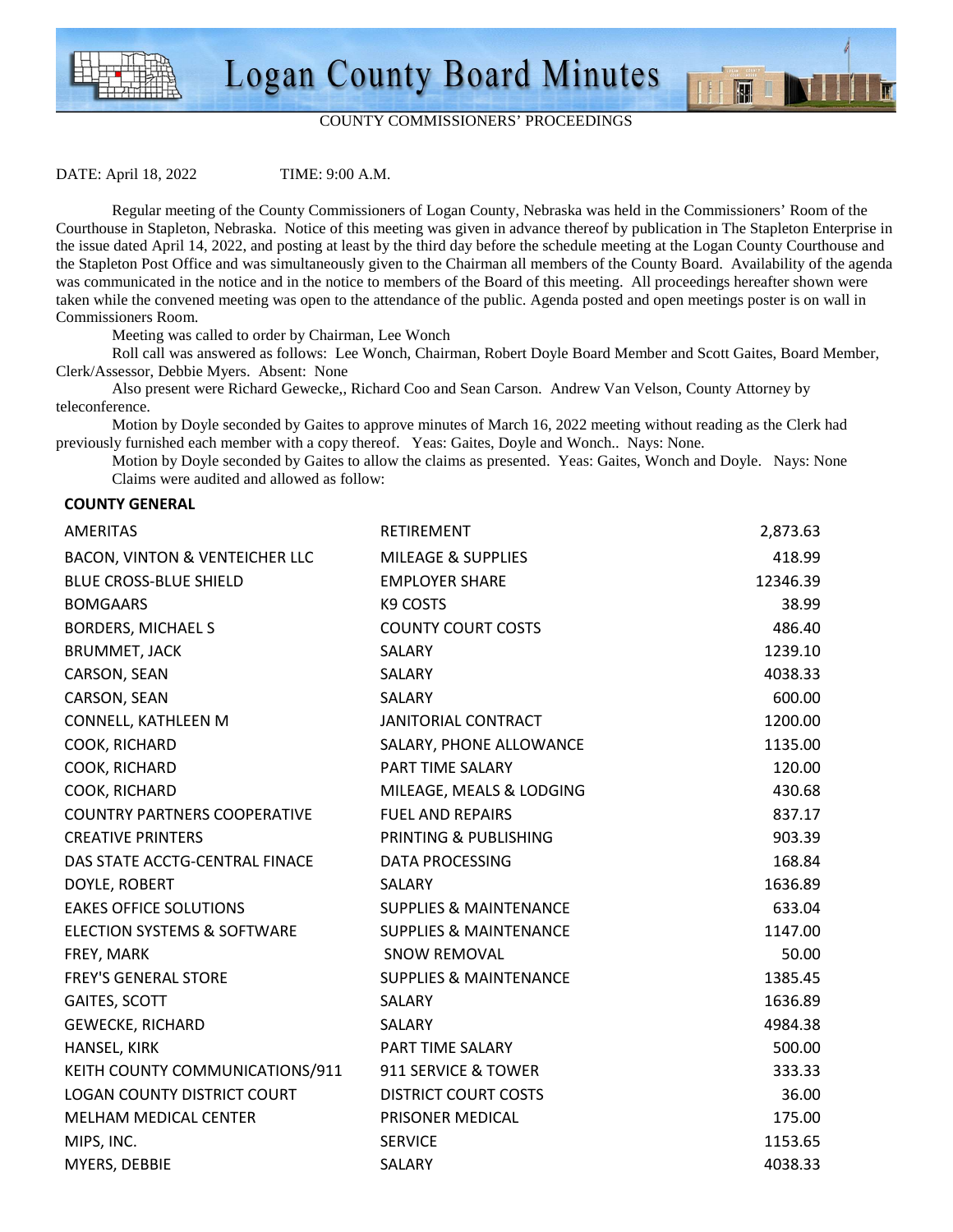

# Logan County Board Minutes

HIN D

ĪT

| MYERS, DEBBIE                            | SALARY                                 | 425.00  |
|------------------------------------------|----------------------------------------|---------|
| MYERS, DEBBIE                            | <b>MILEAGE</b>                         | 176.96  |
| NEBRASKA STATE PATROL                    | DUES, REGISTRATIONS, TRAINING ETC      | 184.50  |
| <b>NACO</b>                              | DUES, REGISTRATIONS, TRAINING ETC      | 50.00   |
| NEBRASKA.GOV                             | DUES, SUBSCRIPTIONS, ETC               | 1.00    |
| NICHOLSON, JENNIFER                      | SALARY                                 | 3011.54 |
| <b>NIRMA</b>                             | DUES, REGISTRATIONS, TRAINING ETC      | 25.00   |
|                                          | TELE, UTILITIES, DUES, SUBSCRIPTIONS & |         |
| PETTY CASH FUND                          | <b>POSTAGE</b>                         | 1272.65 |
| <b>PRO PRINTING &amp; GRAPHICS</b>       | <b>ELECTION SUPPLIES</b>               | 38.50   |
| <b>SANDHILLS RC&amp;D</b>                | DUES, REGISTRATIONS, TRAINING ETC      | 100.00  |
| SHAW, CHEVAS                             | <b>COUNTY COURT COSTS</b>              | 315.68  |
| SIEGEL, LOUIS                            | <b>JANITORIAL SUPPLIES</b>             | 28.50   |
| STAPLETON CO-OP MARKET & DELI            | <b>SUPPLIES &amp; MAINTENANCE</b>      | 35.59   |
| SWANSON HUNTING ACRES INC                | <b>LODGING</b>                         | 70.00   |
| <b>TRANSUNION RISK &amp; ALTERNATIVE</b> | DATA PROCESSING                        | 75.00   |
| U.S. BANK                                | DUES, POSTAGE, TRAINING, SUPPLIES      | 1837.84 |
| VAN VELSON, ANDREW                       | SALARY                                 | 2021.42 |
| <b>VERIZON WIRELESS</b>                  | <b>SHERIFF PHONE</b>                   | 255.70  |
| WEEMS, AMANDA                            | SALARY                                 | 4116.19 |
| WEST CENTRAL DISTRICT ASSESSOR ASN       | DUES, REGISTRATIONS, TRAINING ETC      | 25.00   |
| WONCH, CECIL                             | SALARY                                 | 1636.89 |
| WOOD, DALEN                              | SALARY                                 | 5784.81 |
| <b>COMMUNITY FIRST BANK</b>              | <b>EMPLOYER SHARE OASI</b>             | 2691.43 |
| <b>GENERAL ROAD</b>                      |                                        |         |
| CARSON, SEAN                             | PART TIME SALARY                       | 1224.00 |
| COOK, RICHARD                            | SALARY                                 | 1706.25 |
| COOK, RICHARD                            | MILEAGE, MEALS & LODGING               | 56.16   |
| <b>COUNTRY PARTNERS COOPERATIVE</b>      | <b>FUEL AND REPAIRS</b>                | 2301.59 |
| <b>CREATIVE PRINTERS</b>                 | PRINTING & PUBLISHING                  | 2925.00 |
| <b>CROELL INC</b>                        | <b>GRAVEL &amp; BORROW</b>             | 8193.70 |
| <b>EASTSIDE SERVICE</b>                  | <b>FUEL AND REPAIRS</b>                | 5198.61 |
| <b>FREY'S GENERAL STORE</b>              | <b>SHOP SUPPLIES</b>                   | 362.33  |
| <b>GB AUTO SERVICE INC</b>               | <b>MACHINERY &amp; EQUIPMENT</b>       | 1682.47 |
| JIVIDEN, KENNETH                         | PART TIME SALARY                       | 1764.00 |
| LEACH, SCOTT                             | SALARY                                 | 4684.81 |
| MYERS, LARRY                             | SALARY                                 | 3865.81 |
| <b>PAULSEN INC</b>                       | <b>GRAVEL &amp; BORROW</b>             | 738.18  |
| PETTY CASH FUND                          | TELE. AND UTILITIES & SUPPLIES         | 301.70  |
| POWERPLAN                                | <b>EQUIPMENT REPAIRS</b>               | 2187.57 |
| <b>COMMUNITY FIRST BANK</b>              | <b>EMPLOYER SHARE OASI</b>             | 1009.09 |
| <b>COUNTY LIBRARY</b>                    |                                        |         |
| <b>BIBLE SUPPLIES</b>                    | <b>BOOKS</b>                           | 55.88   |
| <b>COLLABORATIVE SUMMER LIBRARY</b>      |                                        |         |
| PRGRAM                                   | SUMMER READING PROGRAM                 | 27.24   |
| PETTY CASH FUND                          | <b>TELEPHONE SERVICE</b>               | 79.68   |
| REGIER, KELLY                            | PART TIME SALARY                       | 12.50   |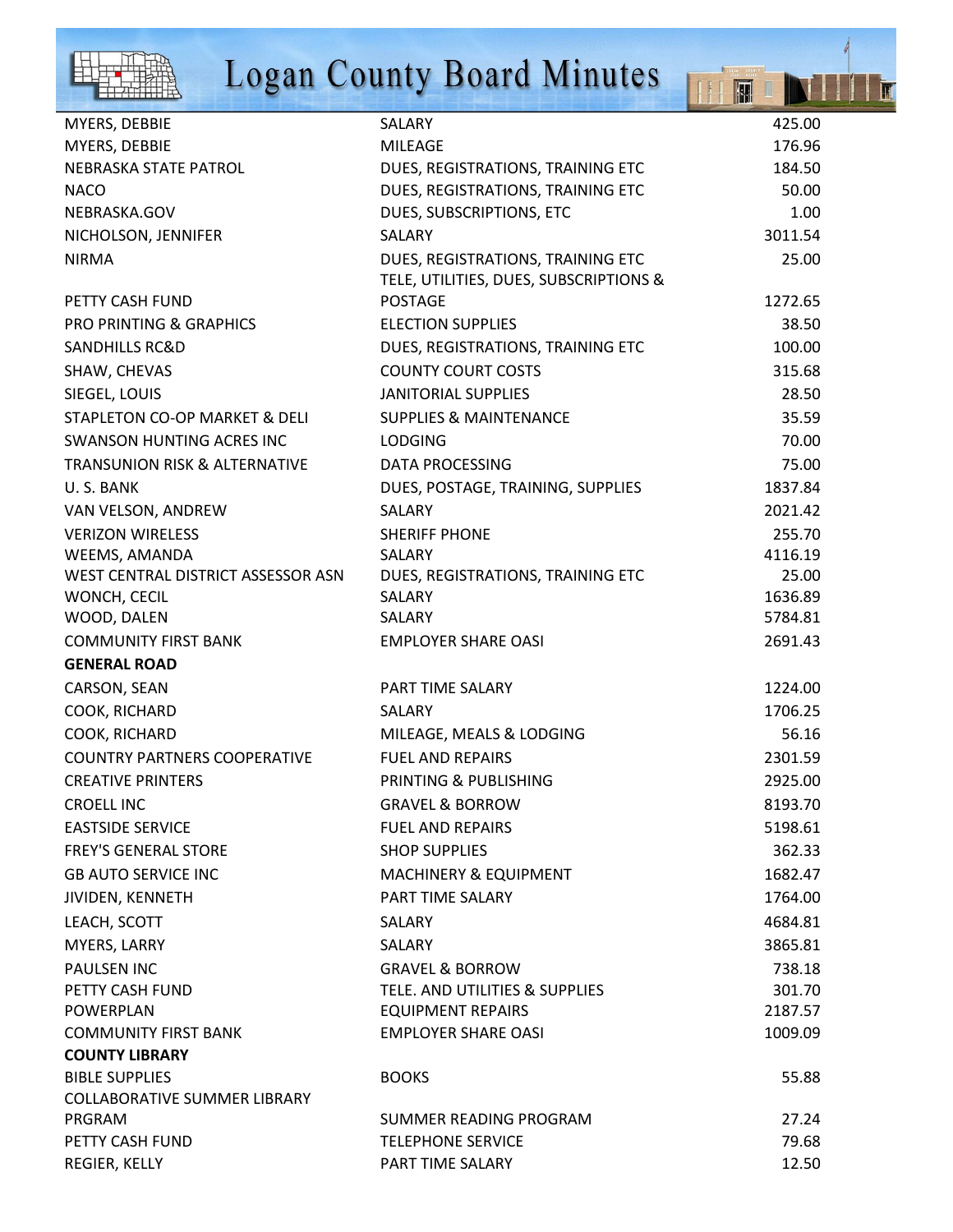## **Logan County Board Minutes**

| TRIMBLE, KATHRYN            | <b>SALARY</b>            | 807.50  |
|-----------------------------|--------------------------|---------|
| TRIMBLE, KATHRYN            | <b>MISC SUPPLIES</b>     | 28.21   |
| U.S. BANK                   | <b>BOOKS</b>             | 1303.03 |
| VASQUEZ, CINDY              | <b>LIBRARY GRANT</b>     | 625.00  |
| <b>COMMUNITY FIRST BANK</b> | EMPLOYER SHARE OASI      | 62.74   |
| <b>911 SURCHARGE</b>        |                          |         |
| PETTY CASH FUND             | <b>TELEPHONE SERVICE</b> | 62.96   |
| DRUG AND LAW ENFORCEMENT    |                          |         |
| <b>SEAN CARSON</b>          | MILEAGE, MEALS & LODGING | 334.75  |
|                             |                          |         |

TOTAL 110,326.83

丽山

Logan County Clerk reminded Commissioners of County Board Workshop June 8-9 in Kearney and presented them with correspondence from Sandhills RC&D.

Rich Cook presented a Highway Superintendent Report and had no weed report. Andrew Van Velson gave a County Attorney Report. Sean Carson gave a Sheriff and Emergency Manager Report.

Sean Carson presented the board with the Lincoln County Jail Contract. Motion by Gaites seconded by Doyle to approve and sign the Lincoln County Jail Contract. Yeas: Doyle, Gaites and Wonch. Nays: None.

The Roadmen applications were reviewed. Motion by Doyle seconded by Gaites to hire Mike Kovanda for the road maintenance position. Yeas: Wonch, Doyle and Gaites. Nays: None.

Tractor prices were reviewed. Motion by Doyle seconded by Gaites to purchase from state bid a Case IH Puma 150 from Titan Machinery for \$135,645.00

Ken Rice, Murphy Tractor met with the board to discuss District 1 motor grader

.

Payloader prices were reviewed. Motion by Gaites seconded by Doyle to have the Highway Superintendent set specs and advertise to receive bids.

Interlocal Agreement with Cooperative Extension was discussed. Motion by Gaites seconded by Doyle to approve the interlocal Agreement as long as no changes are made by the other counties involved. Yeas: Gaites, Doyle and Wonch. Nays: None.

Deb Myers as zoning administrator presented the board with the names of Victor Florea and Jon Hill to replace Adam Wonch and Bobbie Christensen on the Planning Board. Motion by Doyle seconded by Gaites to approve the appointment of Victor Florea and Jon Hill to the planning board. Yeas: Wonch, Gaites and Doyle. Nays: None.

Motion by Doyle seconded by Gaites to approve two applications for Utility Permits presented by Frey Pivot Service. Yeas: Doyle, Gaites and Wonch. Nays: None.

Motion by Gaites seconded by Doyle to pass, approve and adopt Resolution #22-2 appointing George G. Vinton as Special County Attorney for Logan County, Nebraska for inheritance tax determination for the Estate of Matthew L. Schaeffer, deceased. Yeas: Wonch, Doyle and Gaites. Nays: None.

Motion by Gaites seconded by Doyle to make budge amendments to Library and Drug Fund budgets. Yeas: Gaites, Wonch and Doyle. Nays: None.

Logan County Board of Commissioners adjourned at 10:45 a.m. to open as Board of Equalization. Chairman Lee Wonch called the meeting to order. Roll call was as follows: Wonch, Doyle and Gaites.

The Board reviewed the 2022 opinions of the Property Tax Administrator for Logan County. All classes of real property meet generally accepted mass appraisal practices for the 2022 year.